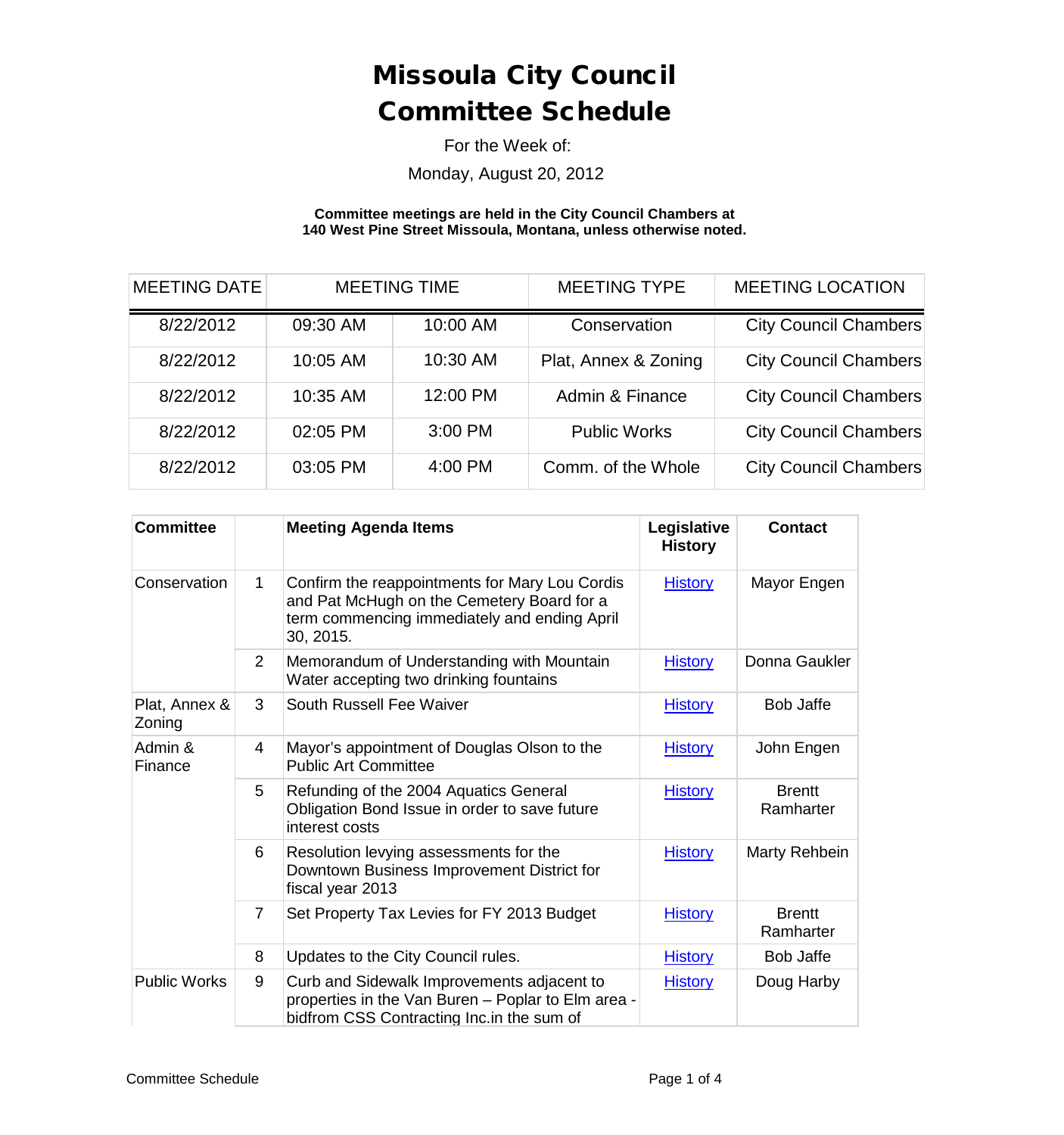For the Week of:

#### Monday, August 20, 2012

|                       |                  | \$87,829.01.                                                                                                                                                                                               |                |             |
|-----------------------|------------------|------------------------------------------------------------------------------------------------------------------------------------------------------------------------------------------------------------|----------------|-------------|
|                       | 10               | Curb and sidewalk improvement project in the<br>Van Buren - Poplar to Elm Area, Project 10-025.                                                                                                            | <b>History</b> | Doug Harby  |
|                       | 11               | One year extension of the Clouse Property<br>Agreement and Development Service Agreement<br>between the City of Missoula and Hybrid Energy<br>Group, LLC, for the hybrid poplar plantation<br>development. | <b>History</b> | Steve King  |
|                       | 12 <sup>12</sup> | 2012 Toro Workman HDX, with attachments from<br>Midland Implement of Missoula, Montana, for<br>\$63,846.                                                                                                   | <b>History</b> | Jack Stucky |
|                       | 13 <sup>1</sup>  | Right-of-way encroachment for an existing<br>dwelling located at the north end of Sycamore<br>Street at 2720 Sycamore, Apt. 3.                                                                             | <b>History</b> | Doug Harby  |
| Comm. of the<br>Whole | 14               | Update on the re-organization of Office of<br>Planning and Grants, Engineering and Building<br>services into the proposed Development Services<br>department.                                              | <b>History</b> | Mayor Engen |

*The following items have been referred to City Council committees, but the committees will not discuss them in the coming week:*

| Committee          |                | <b>Held Meeting Agenda Items</b>                                                                         | Legislative<br><b>History</b> | <b>Contact</b>     |
|--------------------|----------------|----------------------------------------------------------------------------------------------------------|-------------------------------|--------------------|
| Admin &<br>Finance | 1              | Journal vouchers                                                                                         | <b>History</b>                |                    |
|                    | $\overline{2}$ | Budget transfers.                                                                                        | <b>History</b>                |                    |
|                    | 3              | Review the City's current policy for charging the<br>public for various City-produced documents.         | <b>History</b>                | Dave Strohmaier    |
|                    | 4              | Review Missoula's insurance experience,<br>particularly work comp; propose improvements if<br>warranted. | <b>History</b>                | <b>Ed Childers</b> |
|                    | 5              | Disposition of surplus City land.                                                                        | <b>History</b>                | Nancy Harte        |
|                    | 6              | Council rules to change the Council's regular<br>meeting schedule to two meetings per month.             | <b>History</b>                | Marty Rehbein      |
| Conservation       | $\overline{7}$ | Discuss the City's strategy to complete a<br>boundary survey of Greenough Park.                          | <b>History</b>                | Dave Strohmaier    |
|                    | 8              | An amendment to the agreement with Territorial<br>Landworks, Inc. (TLI) in an amount not to exceed       | <b>History</b>                | Dave Shaw          |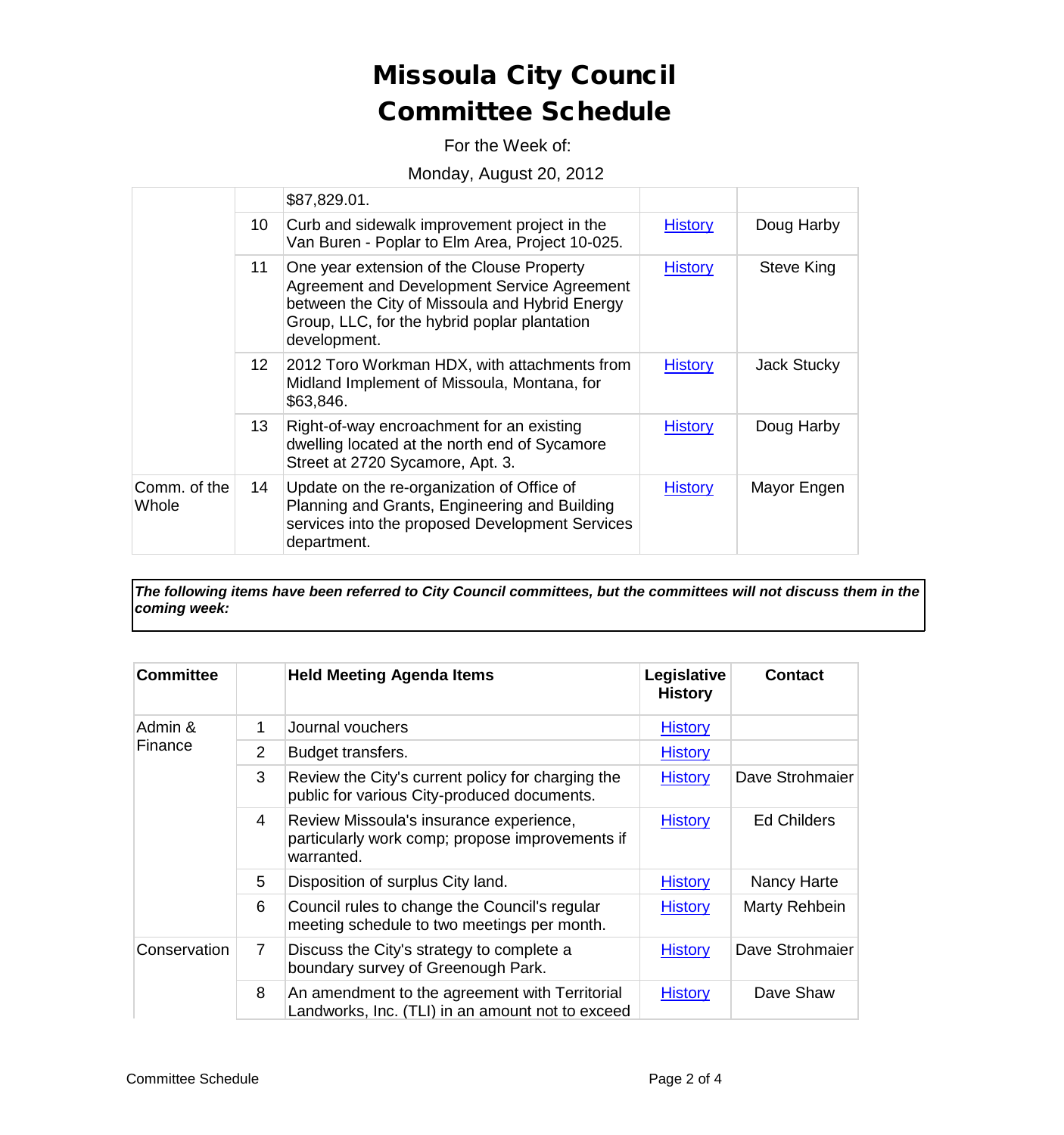For the Week of:

#### Monday, August 20, 2012

|                         |                 | \$136,702.37 for professional services, including<br>engineering, surveying, and construction<br>management for Project #PR 08-02 GCT, Grant<br>Creek Trail, CTEP #STPE 8199(105).                                         |                |                       |
|-------------------------|-----------------|----------------------------------------------------------------------------------------------------------------------------------------------------------------------------------------------------------------------------|----------------|-----------------------|
|                         | 9               | Greenhouse Gas Energy Conservation Team<br>Update - Team participated in Municipal Climate<br>Action Plant, Green Building Program and<br>Community Solar Project Ideas.                                                   | <b>History</b> | <b>Ben Schmidt</b>    |
| Comm. of the<br>Whole   | 10              | Bi-annual meeting with the Chamber of<br>Commerce                                                                                                                                                                          | <b>History</b> | <b>Marilyn Marler</b> |
|                         | 11              | Updates from Council representatives on the<br>Health Board, Community Forum, Transportation<br>Policy Coordinating Committee, other boards and<br>commissions as necessary. (Ongoing)                                     | <b>History</b> |                       |
|                         | 12 <sup>2</sup> | Joint meeting of the Mayor, City Council and<br>County Commission; a facilitated quarterly OPG<br>review as directed in the Interlocal Agreement.                                                                          | <b>History</b> | Mayor Engen           |
|                         | 13              | Examination of Office Planning and Grants.                                                                                                                                                                                 | <b>History</b> | Lyn Hellegaard        |
|                         | 14              | Discuss OPG reorganization proposal with<br>Department Heads.                                                                                                                                                              | <b>History</b> | <b>Marilyn Marler</b> |
|                         | 15              | Propose the City Council be a member unit of the<br>Missoula Chamber of Commerce.                                                                                                                                          | <b>History</b> | <b>Dick Haines</b>    |
|                         | 16              | City Council Strategic Planning Session.                                                                                                                                                                                   | <b>History</b> | <b>Marilyn Marler</b> |
| Plat, Annex &<br>Zoning | 17              | Annexation, (see separate list at City Clerk's<br>Office for pending annexations) (Ongoing in<br>committee)                                                                                                                | <b>History</b> |                       |
|                         | 18              | Consider an amendment to Title 20 clarifying that<br>amendment authorizing accessory uses or<br>Conditional uses are considered text<br>amendments.                                                                        | <b>History</b> | <b>Bob Jaffe</b>      |
|                         | 19              | Amend Article 7. Error Corrections and<br>Adjustments to the subdivision regulations to<br>allow for restrictions or conditions placed on a plat<br>by the governing body to be amended or removed<br>by a future council. | <b>History</b> | <b>Jon Wilkins</b>    |
|                         | 20              | Discussion of City planning issues with members<br>of the Planning Board.                                                                                                                                                  | <b>History</b> | <b>Bob Jaffe</b>      |
| Pub. Safety &<br>Health | 21              | Discuss the city's response to illegal fireworks in<br>Missoula.                                                                                                                                                           | <b>History</b> | Dave Strohmaier       |
|                         | 22              | Police Department update.                                                                                                                                                                                                  | <b>History</b> | Mark Muir             |